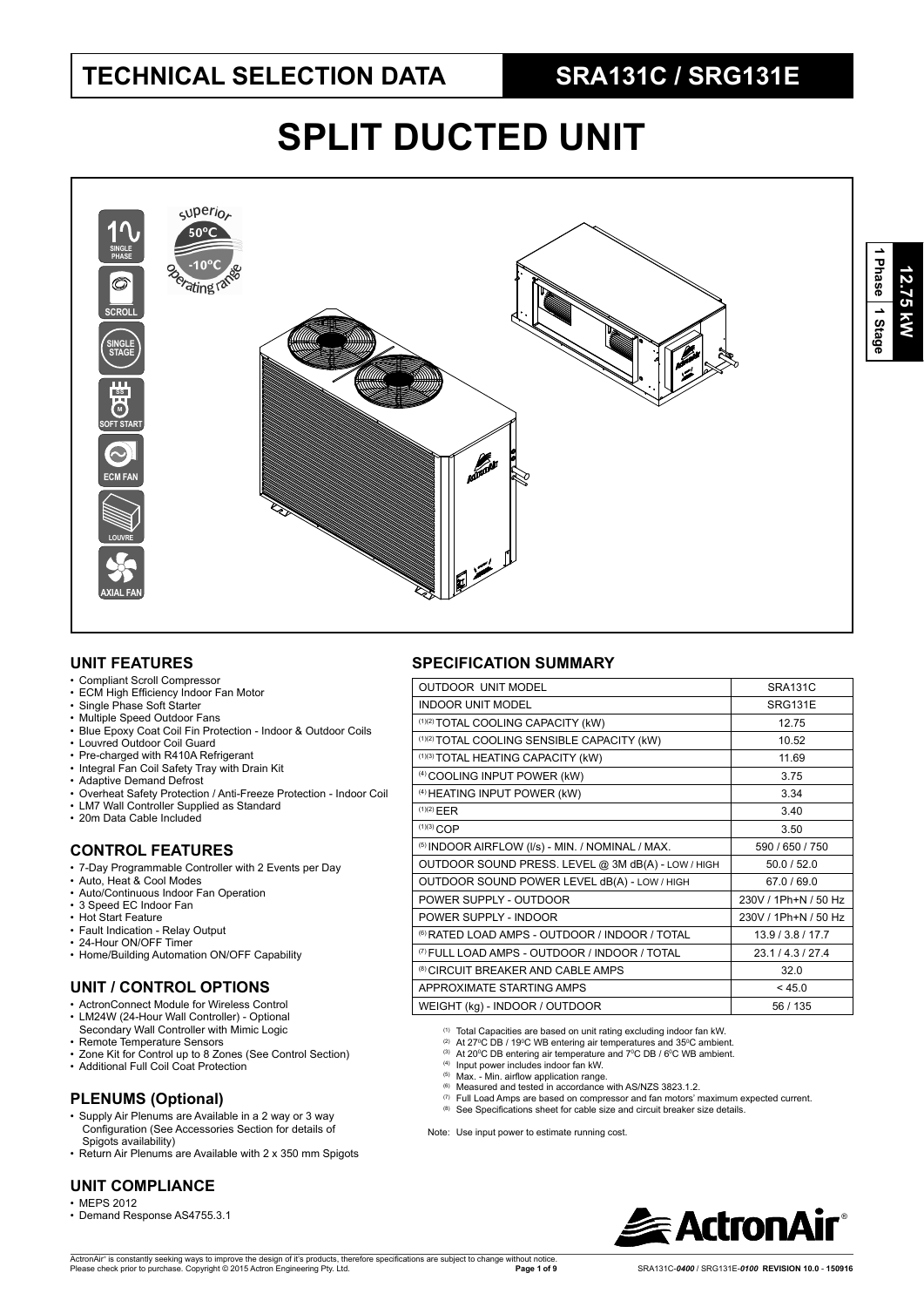# **CAPACITY SELECTION DATA SRA131C / SRG131E**

**COOLING PERFORMANCE**

1 Phase 1 Stage **1 Phase 1 Stage** 12.75 kW **12.75 kW**

| <b>AIR ENTERING</b> |                 | <b>TOTAL</b>    |      |      |      |       | <b>TOTAL SENSIBLE CAPACITY - KW</b><br>AT DB TEMPERATURE ONTO INDOOR COIL - °C |       |       |       |       |       |       |
|---------------------|-----------------|-----------------|------|------|------|-------|--------------------------------------------------------------------------------|-------|-------|-------|-------|-------|-------|
| <b>OUTDOOR</b>      | <b>INDOOR</b>   | <b>CAPACITY</b> |      |      |      |       |                                                                                |       |       |       |       |       |       |
| DB-°C               | $WB - C$        | kW              | 20   | 21   | 22   | 23    | 24                                                                             | 25    | 26    | 27    | 28    | 29    | 30    |
|                     | 16              | 13.34           | 8.08 | 8.83 | 9.58 | 10.32 | 11.04                                                                          | 11.64 |       |       |       |       |       |
|                     | 17              | 13.34           | 7.33 | 8.06 | 8.82 | 9.57  | 10.31                                                                          | 11.04 | 11.69 |       |       |       |       |
| 25                  | 18              | 13.61           | 6.54 | 7.31 | 8.04 | 8.81  | 9.56                                                                           | 10.29 | 11.04 | 11.72 | 12.34 |       |       |
|                     | 19              | 13.94           | 5.73 | 6.52 | 7.31 | 8.02  | 8.78                                                                           | 9.54  | 10.28 | 11.03 | 11.72 | 12.37 | 12.94 |
|                     | 20              | 14.26           | 4.90 | 5.70 | 6.49 | 7.28  | 8.00                                                                           | 8.76  | 9.51  | 10.26 | 11.00 | 11.72 | 12.39 |
|                     | $\overline{21}$ | 14.66           |      | 4.88 | 5.67 | 6.47  | 7.25                                                                           | 7.97  | 8.74  | 9.48  | 10.22 | 10.98 | 11.70 |
|                     | $\overline{22}$ | 15.03           |      |      | 4.86 | 5.64  | 6.45                                                                           | 7.23  | 8.00  | 8.70  | 9.45  | 10.21 | 10.95 |
|                     | 16              | 12.88           | 7.85 | 8.60 | 9.35 | 10.08 | 10.77                                                                          | 11.31 |       |       |       |       |       |
|                     | 17              | 12.85           | 7.11 | 7.84 | 8.60 | 9.35  | 10.08                                                                          | 10.79 | 11.43 |       |       |       |       |
|                     | 18              | 13.09           | 6.32 | 7.10 | 7.82 | 8.58  | 9.33                                                                           | 10.07 | 10.79 | 11.48 | 12.01 |       |       |
| 30                  | 19              | 13.36           | 5.52 | 6.31 | 7.09 | 7.81  | 8.57                                                                           | 9.32  | 10.05 | 10.78 | 11.48 | 12.11 |       |
|                     | $\overline{20}$ | 13.68           | 4.70 | 5.50 | 6.30 | 7.07  | 7.79                                                                           | 8.55  | 9.30  | 10.04 | 10.77 | 11.49 | 12.14 |
|                     | 21              | 14.08           |      | 4.67 | 5.47 | 6.26  | 7.05                                                                           | 7.77  | 8.52  | 9.27  | 10.03 | 10.75 | 11.46 |
|                     | $\overline{22}$ | 14.43           |      |      | 4.65 | 5.44  | 6.24                                                                           | 7.02  | 7.74  | 8.49  | 9.25  | 10.00 | 10.72 |
|                     | 16              | 12.38           | 7.61 | 8.36 | 9.11 | 9.83  | 10.48                                                                          |       |       |       |       |       |       |
|                     | 17              | 12.38           | 6.87 | 7.60 | 8.36 | 9.10  | 9.82                                                                           | 10.51 | 11.11 |       |       |       |       |
|                     | $\overline{18}$ | 12.54           | 6.10 | 6.86 | 7.59 | 8.34  | 9.09                                                                           | 9.81  | 10.53 | 11.20 |       |       |       |
| 35                  | 19              | 12.75           | 5.29 | 6.08 | 6.86 | 7.57  | 8.33                                                                           | 9.08  | 9.81  | 10.52 | 11.21 | 10.13 |       |
|                     | 20              | 13.09           | 4.48 | 5.27 | 6.06 | 6.84  | 7.56                                                                           | 8.31  | 9.06  | 9.79  | 10.51 | 11.22 | 11.86 |
|                     | 21              | 13.42           |      | 4.46 | 5.25 | 6.05  | 6.81                                                                           | 7.54  | 8.28  | 9.04  | 9.76  | 10.50 | 11.21 |
|                     | $\overline{22}$ | 13.74           |      |      | 4.44 | 5.23  | 6.01                                                                           | 6.80  | 7.51  | 8.25  | 9.00  | 9.75  | 10.49 |
|                     | 16              | 11.77           | 7.33 | 8.09 | 8.81 | 9.51  | 10.09                                                                          |       |       |       |       |       |       |
|                     | 17              | 11.79           | 6.57 | 7.32 | 8.08 | 8.81  | 9.53                                                                           | 10.18 |       |       |       |       |       |
|                     | $\overline{18}$ | 11.86           | 5.83 | 6.60 | 7.31 | 8.07  | 8.81                                                                           | 9.52  | 10.21 | 10.79 |       |       |       |
| 40                  | 19              | 12.06           | 5.03 | 5.82 | 6.65 | 7.30  | 8.05                                                                           | 8.80  | 9.52  | 10.23 | 10.87 |       |       |
|                     | 20              | 12.34           | 4.22 | 5.02 | 5.81 | 6.57  | 7.28                                                                           | 8.03  | 8.78  | 9.51  | 10.22 | 10.89 | 11.46 |
|                     | $\overline{21}$ | 12.64           |      | 4.21 | 5.00 | 5.78  | 6.55                                                                           | 7.27  | 8.01  | 8.76  | 9.50  | 10.20 | 10.90 |
|                     | $\overline{22}$ | 12.95           |      |      | 4.18 | 4.98  | 5.76                                                                           | 6.53  | 7.25  | 7.98  | 8.73  | 9.46  | 10.20 |
|                     | 16              | 11.12           | 7.02 | 7.79 | 8.50 | 9.16  |                                                                                |       |       |       |       |       |       |
|                     | 17              | 11.13           | 6.28 | 7.02 | 7.77 | 8.50  | 9.19                                                                           | 9.76  |       |       |       |       |       |
|                     | 18              | 11.13           | 5.55 | 6.27 | 7.01 | 7.76  | 8.50                                                                           | 9.20  | 9.85  |       |       |       |       |
| 45                  | 19              | 11.30           | 4.76 | 5.53 | 6.25 | 7.01  | 7.75                                                                           | 8.49  | 9.20  | 9.88  | 10.41 |       |       |
|                     | 20              | 11.55           | 3.95 | 4.74 | 5.52 | 6.28  | 6.99                                                                           | 7.73  | 8.47  | 9.19  | 9.89  | 10.52 |       |
|                     | 21              | 11.83           |      | 3.93 | 4.72 | 5.50  | 6.27                                                                           | 6.98  | 7.71  | 8.45  | 9.19  | 9.89  | 10.55 |
|                     | $\overline{22}$ | 12.16           |      |      | 3.91 | 4.70  | 5.49                                                                           | 6.25  | 6.96  | 7.70  | 8.43  | 9.16  | 9.87  |
|                     | 16              | 10.40           | 6.70 | 7.46 | 8.14 | 8.71  |                                                                                |       |       |       |       |       |       |
|                     | 17              | 10.41           | 5.95 | 6.69 | 7.45 | 8.15  | 8.80                                                                           |       |       |       |       |       |       |
| 50                  | 18              | 10.41           | 5.24 | 5.95 | 6.69 | 7.43  | 8.16                                                                           | 8.84  |       |       |       |       |       |
|                     | 19              | 10.49           | 4.45 | 5.22 | 5.95 | 6.69  | 7.42                                                                           | 8.16  | 8.85  | 9.46  |       |       |       |
|                     | $\overline{20}$ | 10.70           | 3.66 | 4.43 | 5.21 | 5.94  | 6.67                                                                           | 7.41  | 8.13  | 8.85  | 9.51  |       |       |
|                     | $\overline{21}$ | 10.95           |      | 3.64 | 4.43 | 5.20  | 5.95                                                                           | 6.66  | 7.38  | 8.13  | 8.85  | 9.52  | 10.12 |
|                     | 22              | 11.23           |      |      | 3.62 | 4.40  | 5.18                                                                           | 5.94  | 6.64  | 7.38  | 8.11  | 8.83  | 9.52  |

### **HEATING PERFORMANCE**

| <b>WB TEMP</b><br><b>ON OD</b> |       | <b>HEATING CAPACITY - kW</b><br>AT DB ENTERING INDOOR - °C |       |       |       |       |       |       |       |       |  |  |  |  |
|--------------------------------|-------|------------------------------------------------------------|-------|-------|-------|-------|-------|-------|-------|-------|--|--|--|--|
| <b>COIL-</b> °C                |       | 16                                                         |       | 18    |       | 20    |       | 22    |       | 24    |  |  |  |  |
|                                | TН    | ıн                                                         | TН    | IH.   | TН    | IН    | TН    | IН    | TН    | IН    |  |  |  |  |
| $-10$                          | 7.31  | 6.87                                                       | 7.28  | 6.84  | 7.25  | 6.81  | 7.20  | 6.77  | 7.17  | 6.74  |  |  |  |  |
| -8                             | 7.81  | 7.26                                                       | 7.77  | 7.22  | 7.72  | 7.18  | 7.68  | 7.14  | 7.64  | 7.11  |  |  |  |  |
| $-6$                           | 8.32  | 7.65                                                       | 8.27  | 7.61  | 8.22  | 7.57  | 8.20  | 7.55  | 8.16  | 7.51  |  |  |  |  |
| $-4$                           | 8.86  | 7.93                                                       | 8.80  | 7.87  | 8.78  | 7.85  | 8.72  | 7.81  | 8.67  | 7.76  |  |  |  |  |
| $-2$                           | 9.46  | 8.23                                                       | 9.39  | 8.17  | 9.33  | 8.12  | 9.26  | 8.06  | 9.21  | 8.01  |  |  |  |  |
| 0                              | 10.03 | 8.63                                                       | 9.96  | 8.56  | 9.91  | 8.52  | 9.84  | 8.46  | 9.77  | 8.41  |  |  |  |  |
| $\overline{2}$                 | 10.60 | 9.44                                                       | 10.52 | 9.36  | 10.43 | 9.29  | 10.36 | 9.22  | 10.28 | 9.15  |  |  |  |  |
| 4                              | 11.23 | 10.67                                                      | 11.11 | 10.56 | 11.05 | 10.50 | 10.97 | 10.43 | 10.89 | 10.35 |  |  |  |  |
| 6                              | 11.89 | 11.89                                                      | 11.78 | 11.78 | 11.69 | 11.69 | 11.59 | 11.59 | 11.52 | 11.52 |  |  |  |  |
| 8                              | 12.57 | 12.57                                                      | 12.45 | 12.45 | 12.34 | 12.34 | 12.25 | 12.25 | 12.15 | 12.15 |  |  |  |  |
| 10                             | 13.27 | 13.27                                                      | 13.15 | 13.15 | 13.03 | 13.03 | 12.93 | 12.93 | 12.82 | 12.82 |  |  |  |  |
| 12                             | 14.00 | 14.00                                                      | 13.87 | 13.87 | 13.75 | 13.75 | 13.62 | 13.62 | 13.50 | 13.50 |  |  |  |  |
| 14                             | 14.76 | 14.76                                                      | 14.62 | 14.62 | 14.48 | 14.48 | 14.34 | 14.34 | 14.21 | 14.21 |  |  |  |  |
| 16                             | 15.54 | 15.54                                                      | 15.38 | 15.38 | 15.23 | 15.23 | 15.08 | 15.08 | 14.94 | 14.94 |  |  |  |  |
| 18                             | 16.35 | 16.35                                                      | 16.18 | 16.18 | 16.01 | 16.01 | 15.84 | 15.84 | 15.68 | 15.68 |  |  |  |  |

| <b>AIRFLOW CORRECTION MULTIPLIER</b> |          |       |                |       |       |        |
|--------------------------------------|----------|-------|----------------|-------|-------|--------|
| % VARIATION                          | $-9.23%$ | $-5%$ | <b>NOMINAL</b> | 5%    | 10%   | 15.38% |
| <b>INDOOR AIRFLOW</b><br>(1/s)       | 590.0    | 617.5 | 650.0          | 682.5 | 715.0 | 750.0  |
| TOTAL COOLING                        | 0.984    | 0.992 | 1.000          | 1.008 | 1.015 | 1.022  |
| SENSIBLE COOLING                     | 0.944    | 0.969 | 1.000          | 1.029 | 1.058 | 1.089  |
| <b>HEATING FACTOR</b>                | 0.996    | 0.998 | 1.000          | 1.001 | 1.002 | 1.004  |

| PIPE LENGTH CORRECTION MULTIPLIER |       |       |                 |                 |       |                 |       |
|-----------------------------------|-------|-------|-----------------|-----------------|-------|-----------------|-------|
|                                   | 5 m   | 10 m  | 20 <sub>m</sub> | 30 <sub>m</sub> | 40 m  | 50 <sub>m</sub> | 60 m  |
| <b>COOLING</b>                    | 1.000 | 0.995 | 0.986           | 0.978           | 0.968 | 0.957           | 0.949 |
| <b>HEATING</b>                    | 1.000 | 1.000 | 1.000           | 1.000           | 1.000 | 1.000           | 1.000 |

Correction multipliers are based on horizontal pipe runs.

- **NOTES:** 1. No allowance has been made for the effect of indoor fan motor.
- 2. Selection tables are based on nominal airflows. Correction factors must be applied for selection

**TH -** Total Heating Capacity (kW).  **IH -** Integrated Heating Capacity (kW) Includes defrost losses.

away from these conditions.

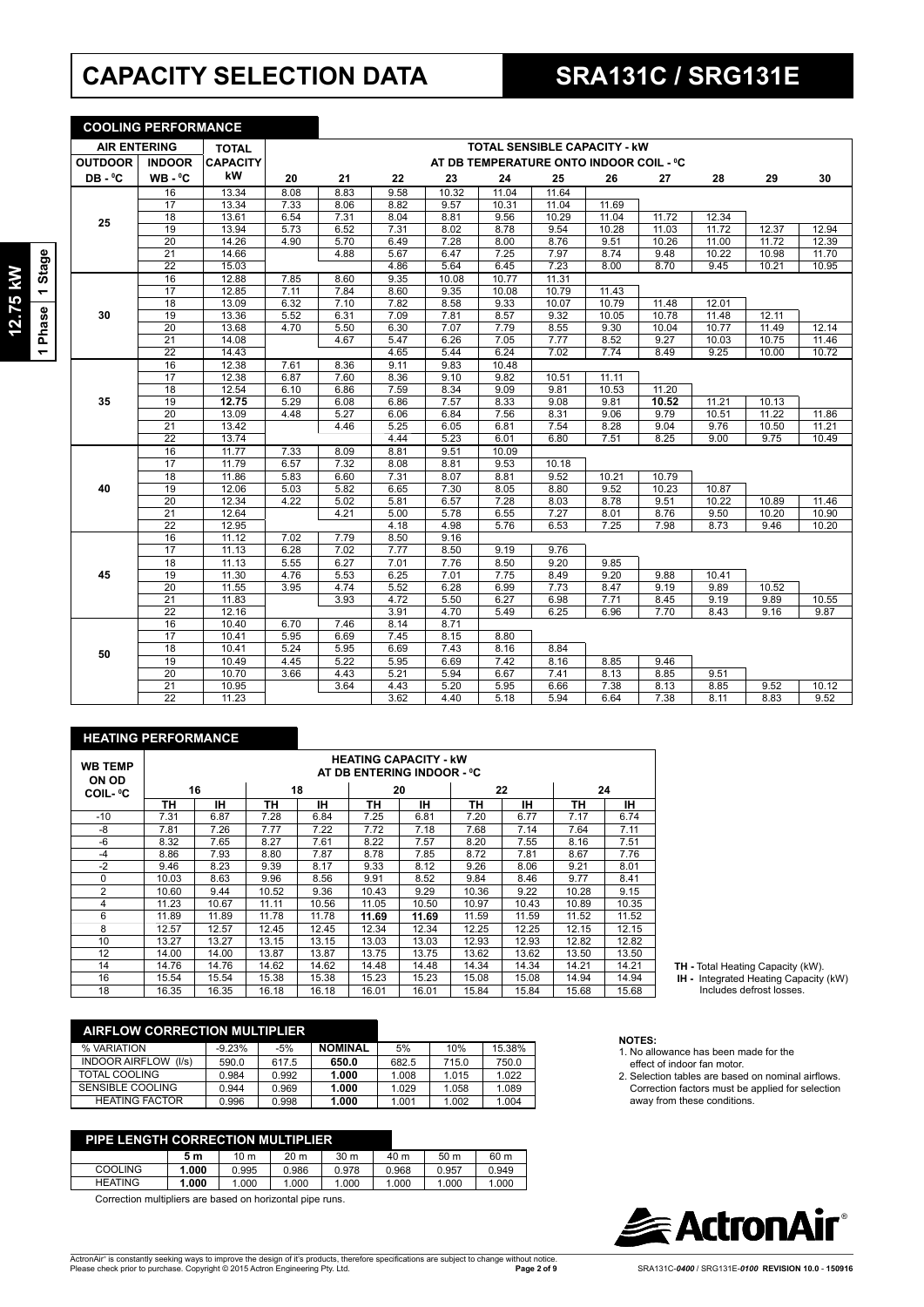# **DIMENSIONS AND FAN CURVE SRA131C / SRG131E**



ActronAir® is constantly seeking ways to improve the design of it's products, therefore specifications are subject to change without notice.<br>Please check prior to purchase. Copyright © 2015 Actron Engineering Pty. Ltd.

**Page 3 of 9** SRA131C-*0400* / SRG131E-*0100* **REVISION 10.0** - **150916**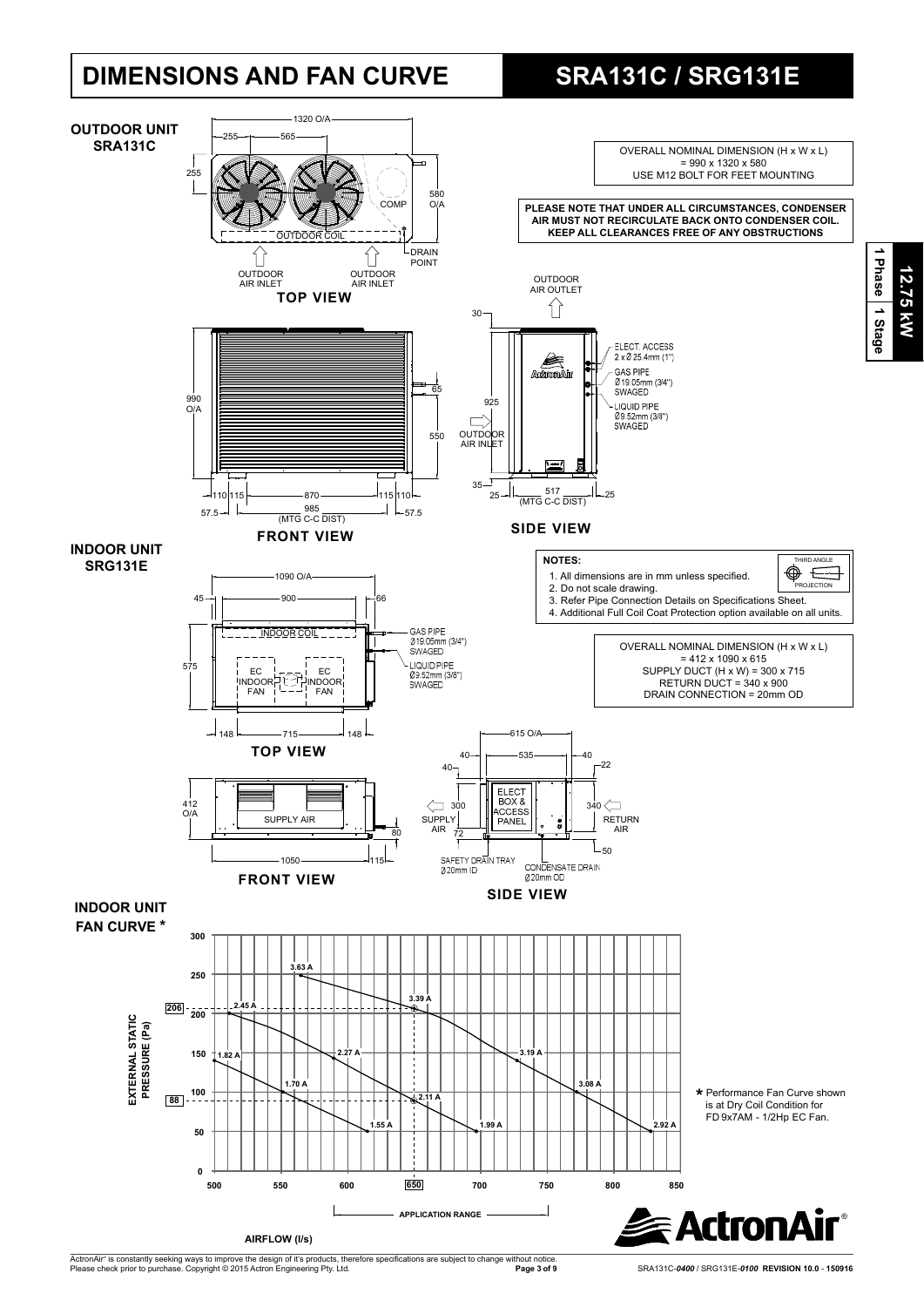# **Outdoor Radiated**

# **Sound Power**

**Level (SWL)**

| Fan<br>Speed | Sound Power Level<br>dB(A) | Octave Band Centre Frequency (Hz), dB |      |      |      |      |      |      |  |  |
|--------------|----------------------------|---------------------------------------|------|------|------|------|------|------|--|--|
|              |                            | 125                                   | 250  | 500  | 1k   | 2k   | 4k   | 8k   |  |  |
| i Low        | 67.0                       | 70.3                                  | 66.1 | 64.1 | 61.8 | 59.1 | 54.4 | 47.0 |  |  |
| High         | 69.0                       | 72.1                                  | 69.0 | 65.6 | 63.9 | 61.3 | 55.0 | 49.3 |  |  |

# **Indoor Outlet**

**Sound Power** 

| Level (SWL) |  |
|-------------|--|
|             |  |

| Airflow<br>Setting | Airflow<br>Li/s | Sound<br>Power Level | Octave Band Centre Frequency (Hz), dB |      |      |      |      |      |      |  |
|--------------------|-----------------|----------------------|---------------------------------------|------|------|------|------|------|------|--|
|                    |                 | dB(A)                | 125                                   | 250  | 500  | 1k   | 2k   | 4k   | 8k   |  |
| Nominal            | 650             | 70.0                 | 67.6                                  | 68.7 | 67.8 | 65.2 | 61.5 | 57.4 | 52.7 |  |

## **OUTDOOR RADIATED INDOOR OUTLET**





### **NOTES:**

- 1. Radiated sound power levels are based on ISO 3743-2.
- 2. Outlet sound power levels are based on ISO 13347-2.

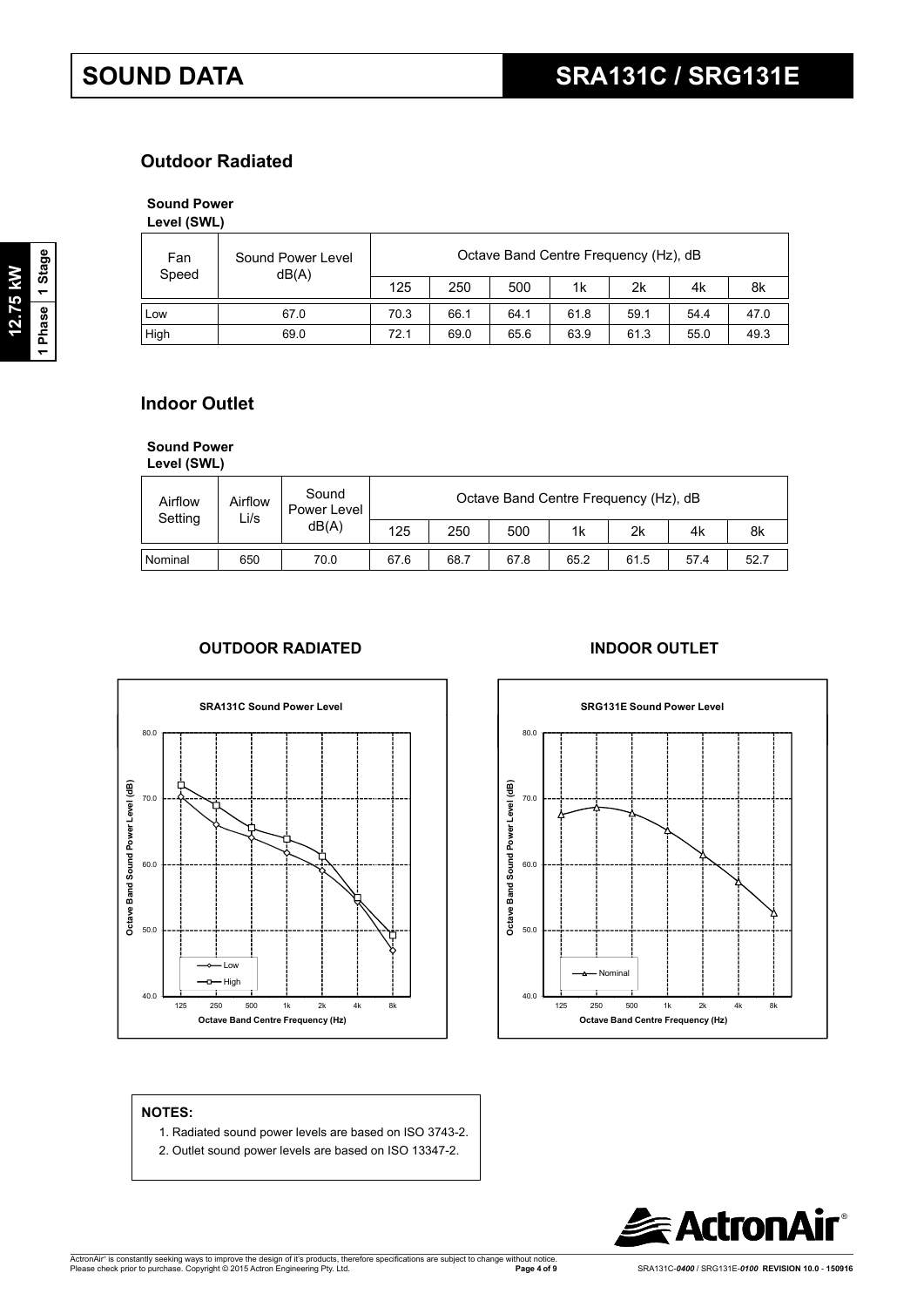# **SPECIFICATIONS SRA131C / SRG131E**

| 9SB  |  |
|------|--|
| Star |  |

| <b>CONSTRUCTION</b>                                                                                                                          |                                                                                  | <b>COMPRESSOR</b>                                   |  |
|----------------------------------------------------------------------------------------------------------------------------------------------|----------------------------------------------------------------------------------|-----------------------------------------------------|--|
| CABINET (Indoor Unit)                                                                                                                        | 0.5 - 0.9 mm Galvanized Steel                                                    | NUMBER PER UNIT                                     |  |
| CABINET (Outdoor Unit)                                                                                                                       | 0.9 - 1.2 mm ZA & Galvanized Steel                                               | <b>FULL LOAD AMPS</b>                               |  |
| SURFACE FINISH (Outdoor Unit)                                                                                                                | 65 µ Baked Polyester Powder Coat                                                 | <b>LOCKED ROTOR AN</b>                              |  |
| <b>INSULATION (Indoor Unit)</b>                                                                                                              |                                                                                  | <b>STARTING METHOD</b>                              |  |
|                                                                                                                                              | 10 mm Foil Faced Polyethylene                                                    | <b>REFRIGERATIO</b>                                 |  |
| TYPE                                                                                                                                         | 12 mm Expanded Polystyrene                                                       | <b>REFRIGERANT TYP</b>                              |  |
| <b>ELECTRICAL</b>                                                                                                                            |                                                                                  | <b>EXPANSION CONTR</b>                              |  |
| <b>OUTDOOR UNIT</b>                                                                                                                          |                                                                                  | <b>FACTORY CHARGE</b>                               |  |
| Power Supply - 50 Hz                                                                                                                         | 230 Volts x 1 Phase + N                                                          | PRE-CHARGE LENG                                     |  |
| Voltage Range (min - max)                                                                                                                    | 216 V - 253 V                                                                    | ADDITIONAL REF. C                                   |  |
| Full Load Amps*                                                                                                                              | 23.1                                                                             | <b>FILTER DRIER</b>                                 |  |
| Rated Load Amps**                                                                                                                            | 13.9                                                                             | <b>CONNECTION SIZE</b>                              |  |
| <b>Approximate Starting Amps</b>                                                                                                             | < 45.0                                                                           | <b>FACTORY SUPPLIEI</b>                             |  |
| IP Rating                                                                                                                                    | <b>IP44</b>                                                                      | See Installation Section                            |  |
| <b>INDOOR UNIT</b>                                                                                                                           |                                                                                  | <b>INTERCONNEC</b>                                  |  |
| Power Supply - 50 Hz                                                                                                                         | 230 Volts x 1 Phase + N                                                          | MAX PIPE LENGTH                                     |  |
| Voltage Range (min - max)                                                                                                                    | 216 V - 253 V                                                                    | <b>MAX. VERTICAL LEN</b>                            |  |
| Full Load Amps*                                                                                                                              | 4.3                                                                              | FIELD PIPE SIZES                                    |  |
| IP Rating                                                                                                                                    | <b>IP20</b>                                                                      | Liquid Pipe                                         |  |
| OUTDOOR & INDOOR UNIT (TOTAL)                                                                                                                |                                                                                  | Gas Pipe                                            |  |
| Full Load Amps* - Phase 1                                                                                                                    | 27.4                                                                             | PIPE CONNECTION:                                    |  |
| Full Load Amps* - Phase 2 & 3                                                                                                                | N/A                                                                              | Indoor                                              |  |
| Rated Load Amps**                                                                                                                            | 17.7                                                                             |                                                     |  |
| IMPORTANT - The local electricity authority may require limits on starting current and<br>voltage drop, please check prior to purchase.      |                                                                                  |                                                     |  |
|                                                                                                                                              | Full Load Amps are based on Compressor and Fan Motor's maximum expected current. | Outdoor                                             |  |
| ** Rated Load Amps are measured and tested in accordance with AS/NZS3823.1.2.                                                                |                                                                                  |                                                     |  |
| <b>CABLE SIZE &amp; CIRCUIT BREAKER SIZE</b>                                                                                                 |                                                                                  |                                                     |  |
| Suggested minimum cable size should be used as a guide only, refer to AS/NZS 3000<br>"Australian/New Zealand Wiring Rules" for more details. |                                                                                  | <b>CONNECTION TYPE</b>                              |  |
| Cable Size (main line)                                                                                                                       | 6.0 mm <sup>2</sup> (SUGGESTED MINIMUM)                                          | Insulate both gas and lie                           |  |
| Cable Size (indoor to outdoor wire)                                                                                                          | 1.0 mm <sup>2</sup> (SUGGESTED MINIMUM)                                          | <b>PROTECTION D</b>                                 |  |
| Circuit Breaker Size                                                                                                                         | 32.0 Amps                                                                        | <b>HIGH PRESSURE C</b>                              |  |
| <b>OUTDOOR COIL</b>                                                                                                                          |                                                                                  | <b>LOW PRESSURE CL</b>                              |  |
| <b>TUBE TYPE</b>                                                                                                                             | Copper - Rifle Bore                                                              | <b>COMPRESSOR MOT</b>                               |  |
| <b>FIN TYPE</b>                                                                                                                              | Aluminium - Wave                                                                 | <b>INDOOR FAN OVER</b>                              |  |
| FACE AREA (m sqr)                                                                                                                            | 1.1                                                                              | <b>OUTDOOR FAN OVE</b>                              |  |
|                                                                                                                                              |                                                                                  |                                                     |  |
|                                                                                                                                              |                                                                                  | <b>SUMP HEATER WAT</b>                              |  |
| FIN SPACING (per m)                                                                                                                          | 709                                                                              | * Crankcase Heater is                               |  |
| COIL COATING                                                                                                                                 | Blue Epoxy Coat Coil Fin Protection<br>---                                       |                                                     |  |
| ROWS                                                                                                                                         |                                                                                  | <b>ELECTRIC CON</b><br><b>DEFROST METHOD</b>        |  |
| <b>OUTDOOR FAN</b>                                                                                                                           |                                                                                  | DEFROST TYPE                                        |  |
| NUMBER OF FANS x TYPE                                                                                                                        | 2 x Axial                                                                        | CONTROL CIRCUIT                                     |  |
| NUMBER OF BLADES PER FAN                                                                                                                     | 5                                                                                | <b>CONTROL FIELD WI</b>                             |  |
| DIAMETER (mm)                                                                                                                                | 450                                                                              |                                                     |  |
| <b>OUTPUT KW</b>                                                                                                                             | 0.145                                                                            | OPERATING RA                                        |  |
| MOTOR TYPE / DRIVE TYPE                                                                                                                      | 6 Pole External Rotor / Direct                                                   | It is essential that the ur<br>recommended range of |  |
| <b>FAN SPEED CONTROL</b>                                                                                                                     | 2 Speed via Capacitor                                                            |                                                     |  |
| The standard type outdoor fans fitted to this unit will accept up to 5Pa of<br>external static resistance.                                   |                                                                                  | MODE                                                |  |
| <b>INDOOR COIL</b>                                                                                                                           |                                                                                  |                                                     |  |
| <b>TUBE TYPE</b>                                                                                                                             | Copper - Rifle Bore                                                              | Cooling                                             |  |
| <b>FIN TYPE</b>                                                                                                                              | Aluminium - Louvre                                                               |                                                     |  |
| FACE ARE (m sqr)                                                                                                                             | 0.34                                                                             | Heating                                             |  |
| FIN SPACING (per m)                                                                                                                          | 472                                                                              | <b>AIR FILTERS</b>                                  |  |
| COIL COATING                                                                                                                                 | Blue Epoxy Coat Coil Fin Protection                                              |                                                     |  |
| ROWS                                                                                                                                         | ---                                                                              | All return air includin<br>installing contracto     |  |
|                                                                                                                                              |                                                                                  | return air grille and                               |  |
| <b>INDOOR FAN</b>                                                                                                                            |                                                                                  | ActronAir® does not s                               |  |
| NUMBER OF FANS x TYPE                                                                                                                        | 1 x Twin Deck Centrifugal EC Fan                                                 |                                                     |  |
| DIAMETER / WIDTH (mm)                                                                                                                        | 240 x 180                                                                        |                                                     |  |
| OUTPUT KW<br>MOTOR TYPE / DRIVE TYPE                                                                                                         | 0.373<br>Variable Speed EC Motor / Direct                                        |                                                     |  |

| ייטשטוייט                                                                                                                                                                           |                    |  |                                                             |                                                                                                                                                                               |  |  |  |
|-------------------------------------------------------------------------------------------------------------------------------------------------------------------------------------|--------------------|--|-------------------------------------------------------------|-------------------------------------------------------------------------------------------------------------------------------------------------------------------------------|--|--|--|
| NUMBER PER UNIT x TYPE                                                                                                                                                              |                    |  | 1 x Scroll (Hermetic)                                       |                                                                                                                                                                               |  |  |  |
| <b>FULL LOAD AMPS</b>                                                                                                                                                               |                    |  | 20.0                                                        |                                                                                                                                                                               |  |  |  |
| <b>LOCKED ROTOR AMPS</b>                                                                                                                                                            |                    |  | 128.0                                                       |                                                                                                                                                                               |  |  |  |
| <b>STARTING METHOD</b>                                                                                                                                                              |                    |  | Soft Starter                                                |                                                                                                                                                                               |  |  |  |
| <b>REFRIGERATION SYSTEM</b>                                                                                                                                                         |                    |  |                                                             |                                                                                                                                                                               |  |  |  |
| REFRIGERANT TYPE                                                                                                                                                                    |                    |  | <b>R-410A</b>                                               |                                                                                                                                                                               |  |  |  |
| <b>EXPANSION CONTROL</b>                                                                                                                                                            |                    |  | <b>Direct Expansion Orifice</b>                             |                                                                                                                                                                               |  |  |  |
| <b>FACTORY CHARGE (grams)</b>                                                                                                                                                       |                    |  | 5450                                                        |                                                                                                                                                                               |  |  |  |
| PRE-CHARGE LENGTH (metres)                                                                                                                                                          |                    |  | 15                                                          |                                                                                                                                                                               |  |  |  |
| ADDITIONAL REF. CHARGE (qm/m)                                                                                                                                                       |                    |  | 50                                                          |                                                                                                                                                                               |  |  |  |
| <b>FILTER DRIER</b>                                                                                                                                                                 |                    |  |                                                             |                                                                                                                                                                               |  |  |  |
| <b>CONNECTION SIZE &amp; TYPE</b>                                                                                                                                                   |                    |  |                                                             | 9.5 mm (3/8") ODF Soldered Bi-Flow                                                                                                                                            |  |  |  |
| FACTORY SUPPLIED / FITTED                                                                                                                                                           |                    |  | No                                                          |                                                                                                                                                                               |  |  |  |
| See Installation Section for complete Filter Drier specifications.                                                                                                                  |                    |  |                                                             |                                                                                                                                                                               |  |  |  |
|                                                                                                                                                                                     |                    |  |                                                             |                                                                                                                                                                               |  |  |  |
| <b>INTERCONNECTING PIPE RUN</b>                                                                                                                                                     |                    |  |                                                             |                                                                                                                                                                               |  |  |  |
| MAX PIPE LENGTH (metres)                                                                                                                                                            |                    |  | 60                                                          |                                                                                                                                                                               |  |  |  |
| MAX. VERTICAL LENGTH (metres)                                                                                                                                                       |                    |  |                                                             | 20 (Included in Max. Pipe Length)                                                                                                                                             |  |  |  |
| <b>FIELD PIPE SIZES</b><br><b>Liquid Pipe</b>                                                                                                                                       |                    |  | $9.52$ mm $(3/8")$                                          |                                                                                                                                                                               |  |  |  |
|                                                                                                                                                                                     |                    |  |                                                             |                                                                                                                                                                               |  |  |  |
| Gas Pipe<br>PIPE CONNECTIONS                                                                                                                                                        |                    |  | 19.05 mm (3/4")                                             |                                                                                                                                                                               |  |  |  |
| Indoor                                                                                                                                                                              | <b>Liquid Pipe</b> |  |                                                             | 9.52 mm (3/8") Swaged to fit<br>9.52 mm (3/8") field pipe                                                                                                                     |  |  |  |
|                                                                                                                                                                                     | Gas Pipe           |  | 19.05 mm (3/4") Swaged to fit<br>19.05 mm (3/4") field pipe |                                                                                                                                                                               |  |  |  |
| Outdoor                                                                                                                                                                             | <b>Liquid Pipe</b> |  |                                                             | 9.52 mm (3/8") Swaged to fit<br>9.52 mm (3/8") field pipe                                                                                                                     |  |  |  |
|                                                                                                                                                                                     | Gas Pipe           |  |                                                             | 19.05 mm (3/4") Swaged to fit<br>19.05 mm (3/4") field pipe                                                                                                                   |  |  |  |
| <b>CONNECTION TYPE</b>                                                                                                                                                              |                    |  | Solder                                                      |                                                                                                                                                                               |  |  |  |
| Insulate both gas and liquid pipes separately.                                                                                                                                      |                    |  |                                                             |                                                                                                                                                                               |  |  |  |
| <b>PROTECTION DEVICES</b>                                                                                                                                                           |                    |  |                                                             |                                                                                                                                                                               |  |  |  |
| HIGH PRESSURE CUTOUT SWITCH                                                                                                                                                         |                    |  |                                                             | Nonadjustable (Automatic Reset)                                                                                                                                               |  |  |  |
| LOW PRESSURE CUTOUT SWITCH                                                                                                                                                          |                    |  | Nonadjustable (Automatic Reset)                             |                                                                                                                                                                               |  |  |  |
| <b>COMPRESSOR MOTOR TEMP.</b>                                                                                                                                                       |                    |  | Internal Thermal Cut-Out                                    |                                                                                                                                                                               |  |  |  |
| <b>INDOOR FAN OVERLOAD</b>                                                                                                                                                          |                    |  | Internal Thermal Cut-Out                                    |                                                                                                                                                                               |  |  |  |
| OUTDOOR FAN OVERLOAD                                                                                                                                                                |                    |  | Internal Thermal Cut-Out                                    |                                                                                                                                                                               |  |  |  |
| <b>SUMP HEATER WATTS*</b>                                                                                                                                                           |                    |  | 30 W during Compressor Off Cycle                            |                                                                                                                                                                               |  |  |  |
| * Crankcase Heater is to be disconnected for pipe lengths 8m or less.                                                                                                               |                    |  |                                                             |                                                                                                                                                                               |  |  |  |
|                                                                                                                                                                                     |                    |  |                                                             |                                                                                                                                                                               |  |  |  |
| <b>ELECTRIC CONTROLS</b>                                                                                                                                                            |                    |  |                                                             |                                                                                                                                                                               |  |  |  |
| DEFROST METHOD                                                                                                                                                                      |                    |  | Reverse Cycle                                               |                                                                                                                                                                               |  |  |  |
| <b>DEFROST TYPE</b>                                                                                                                                                                 |                    |  | <b>Adaptive Demand Defrost</b>                              |                                                                                                                                                                               |  |  |  |
| CONTROL CIRCUIT BREAKER<br><b>CONTROL FIELD WIRING</b>                                                                                                                              |                    |  | 10.0 Amps                                                   | 2 Core 14 / 0.20 Screened Cable                                                                                                                                               |  |  |  |
|                                                                                                                                                                                     |                    |  |                                                             |                                                                                                                                                                               |  |  |  |
| <b>OPERATING RANGE</b><br>It is essential that the unit is correctly sized for the application and operates within its<br>recommended range of operating conditions as shown below. |                    |  |                                                             |                                                                                                                                                                               |  |  |  |
| MODE                                                                                                                                                                                | <b>RANGE</b>       |  | <b>INDOOR</b><br><b>AIR INTAKE</b><br><b>TEMPERATURE</b>    | <b>OUTDOOR</b><br><b>AIR INTAKE</b><br><b>TEMPERATURE</b>                                                                                                                     |  |  |  |
| Cooling                                                                                                                                                                             | Max.               |  | 29°C DB / 19°C WB                                           | 50°C DB                                                                                                                                                                       |  |  |  |
|                                                                                                                                                                                     | Min.               |  | 20°C DB / 15°C WB                                           | 15°C DB                                                                                                                                                                       |  |  |  |
| Heating                                                                                                                                                                             | Max.               |  | 24°C DB                                                     | 21℃ DB / 16℃ WB                                                                                                                                                               |  |  |  |
|                                                                                                                                                                                     | Min.               |  | 16°C DB                                                     | $-10^{\circ}$ CDB                                                                                                                                                             |  |  |  |
| <b>AIR FILTERS</b>                                                                                                                                                                  |                    |  |                                                             |                                                                                                                                                                               |  |  |  |
| roturn air arillo and the unit                                                                                                                                                      |                    |  |                                                             | All return air including fresh air must have adequate filters supplied and fitted by the<br>installing contractor. Filters must be located in accessible location between the |  |  |  |

return air grille and the unit.-<br>ActronAir® does not supply or make any provisions for return air filter.

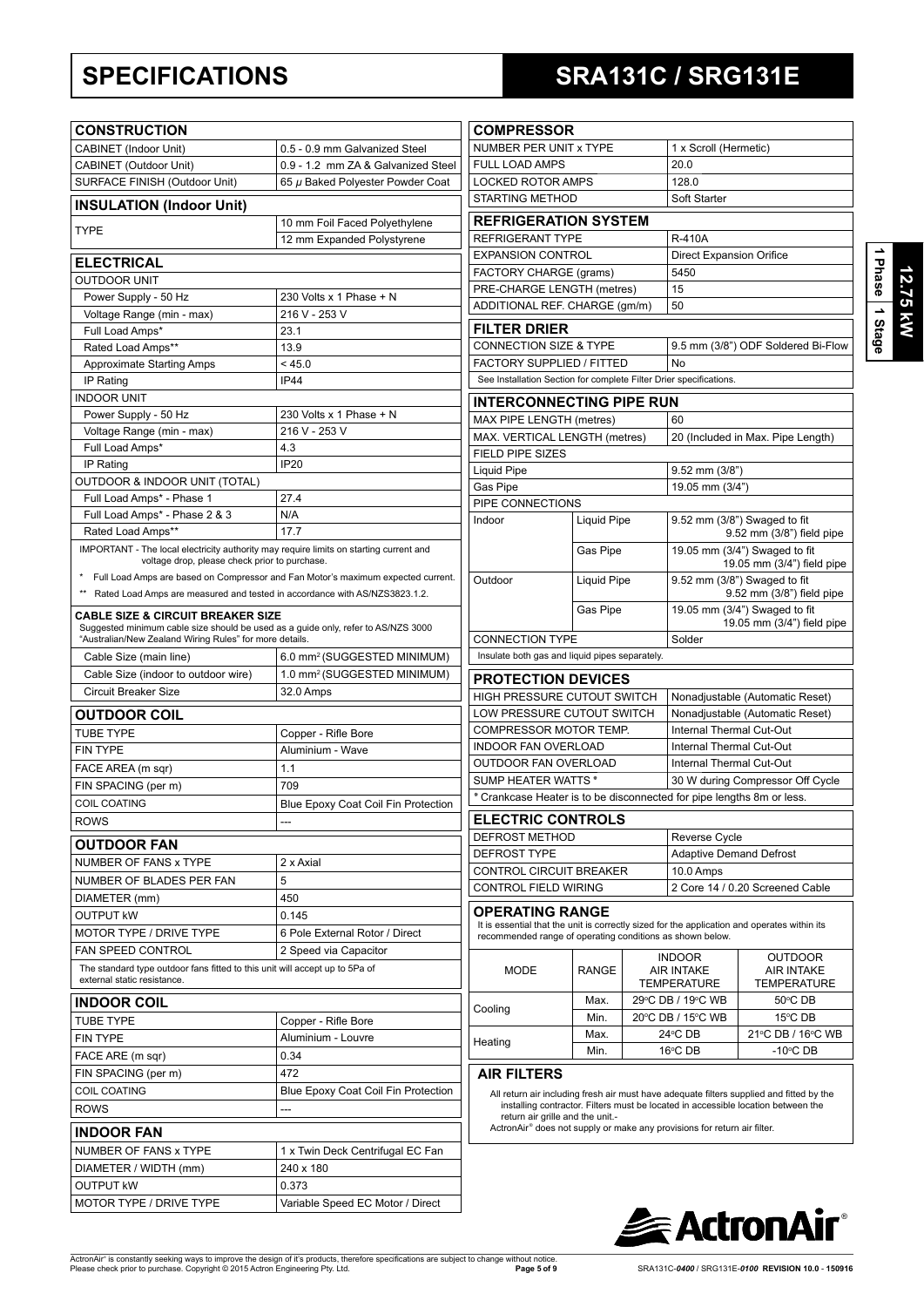

## ActronAir® is constantly seeking ways to improve the design of it's products, therefore specifications are subject to change without notice.<br>Please check prior to purchase. Copyright © 2015 Actron Engineering Pty. Ltd.

# 1 Phase 1 Stage **1 Phase 1 Stage 12.75 kW** 12.75 kW

# **WIRING DIAGRAM SRA131C / SRG131E**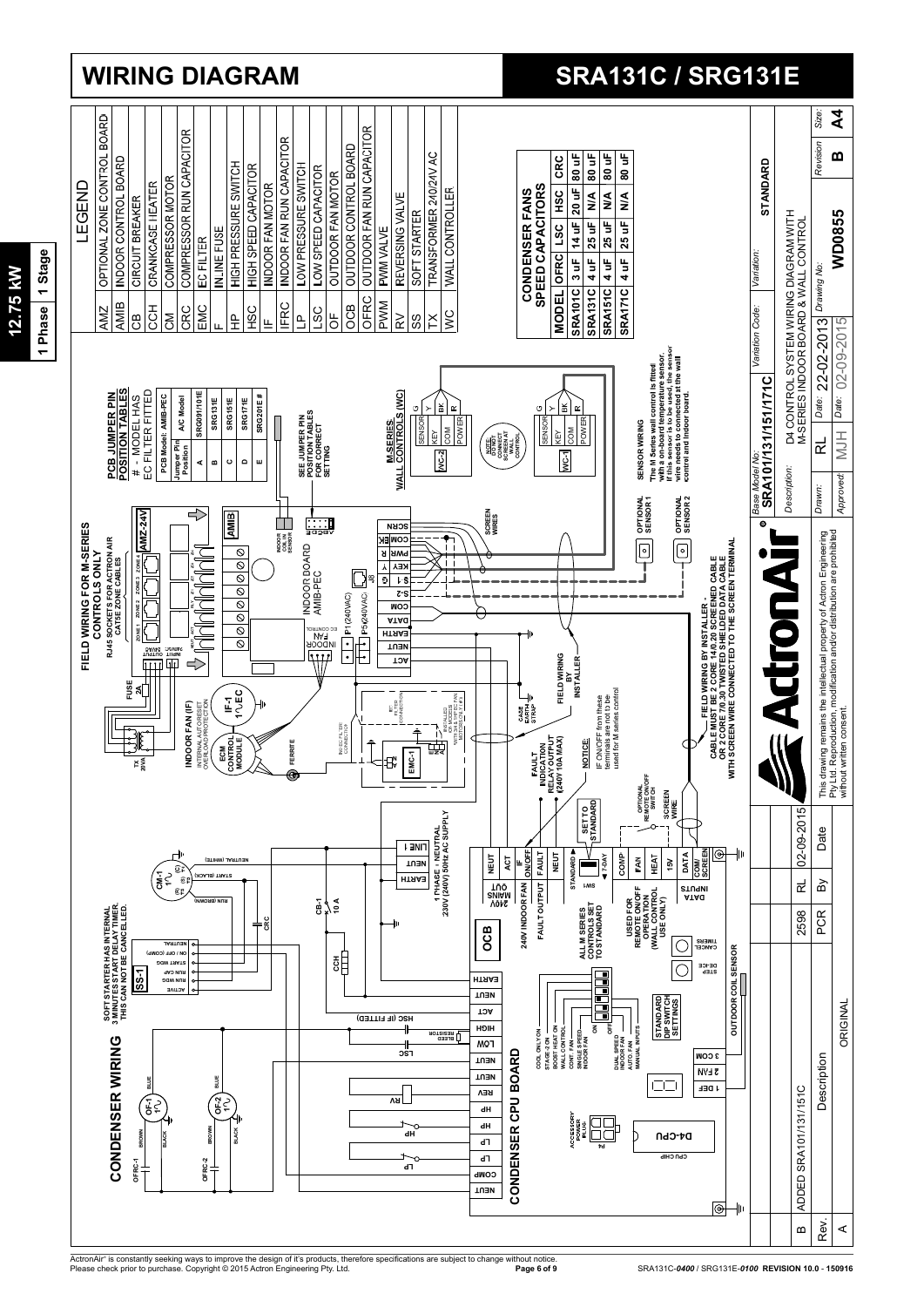# **OUTDOOR UNIT VARIATION SRA131C-H**

**12.75 kW**

12.75 kW

**1 Phase**

 **1 Stage**

## **H** OUTDOOR UNIT - HORIZONTAL DISCHARGE FANS 5 Pa





**TOP VIEW**

**AIR MUST NOT RECIRCULATE BACK ONTO CONDENSER COIL. KEEP ALL CLEARANCES FREE OF ANY OBSTRUCTIONS**

|                                                      | <b>STACKING OF UNITS</b>                |
|------------------------------------------------------|-----------------------------------------|
| ONE IN FRONT OF THE OTHER<br>(DISTANCE BET. LF & LR) | SIDE BY SIDE<br>(DISTANCE BET. LF & RF) |
| 600 mm                                               | 1500 mm                                 |

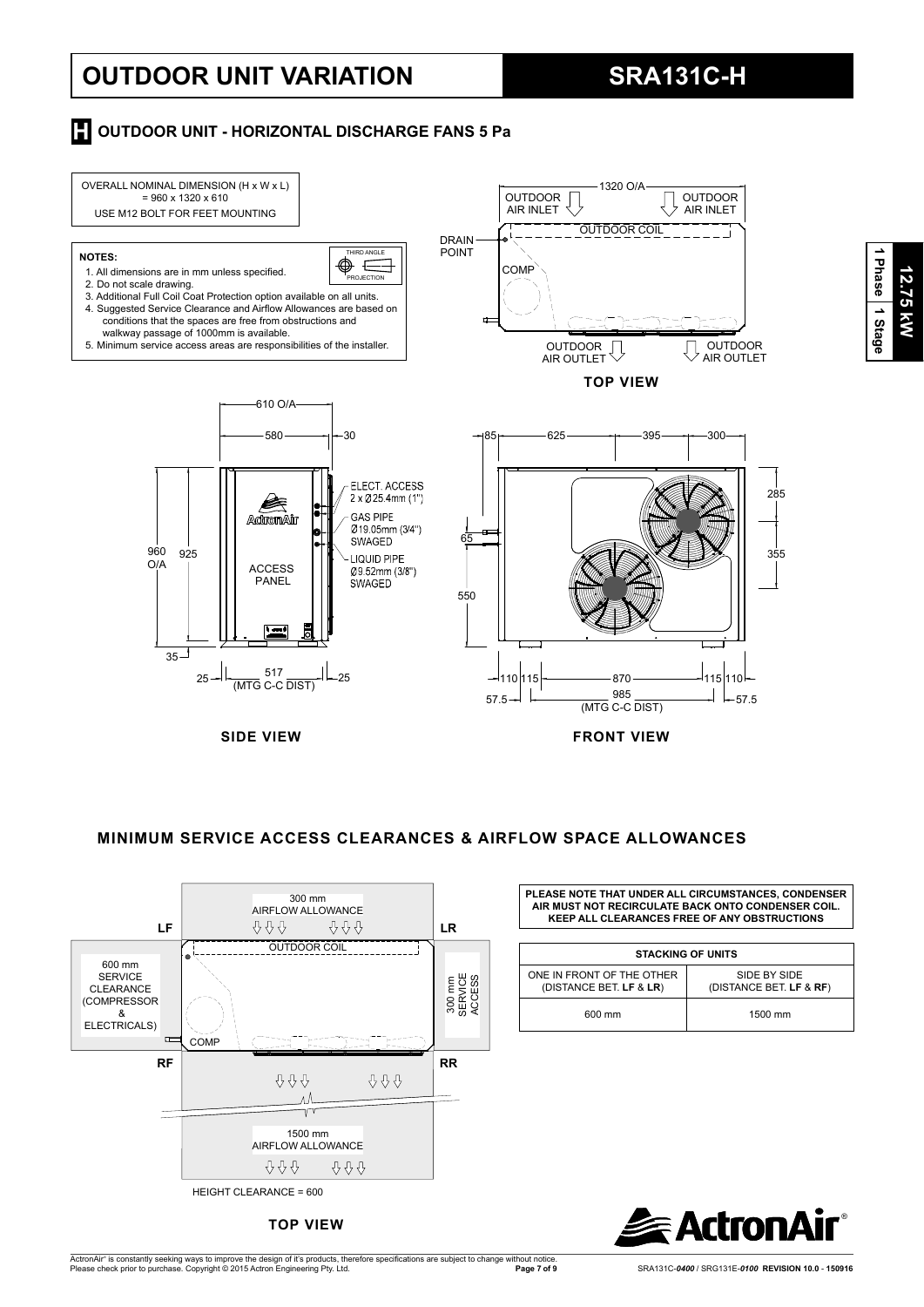OVERALL NOMINAL DIMENSION (H x W x L)

# **INDOOR UNIT - UPRIGHT FAN COIL WITH VERTICAL DISCHARGE V**



**FRONT VIEW**

 **MINIMUM SERVICE ACCESS CLEARANCES & AIRFLOW SPACE ALLOWANCES**

 **NOTES:** 

2.Do not scale drawing.

ONE IN FRONT OF THE OTHER (DISTANCE BET. **LF** & **LR**)

1. All dimensions are in mm unless specified.

walkway passage of 1000mm is available.

3.Refer Fan Curve to corresponding standard SRV131E model. 4. Additional Full Coil Coat Protection option available on all units.<br>5. Suggested Service Clearance and Airflow Allowances are based on conditions that the spaces are free from obstructions and

HIRD ANGLE .<br>PROJECTIO

 $\mathbf{\Phi} \equiv$ 

6.Minimum service access areas are responsibilities of the installer.

**STACKING OF UNITS**

600 mm 1000 mm



HEIGHT CLEARANCE = DUCT WORK

**TOP VIEW**



SIDE BY SIDE (DISTANCE BET. **LF** & **RF**)